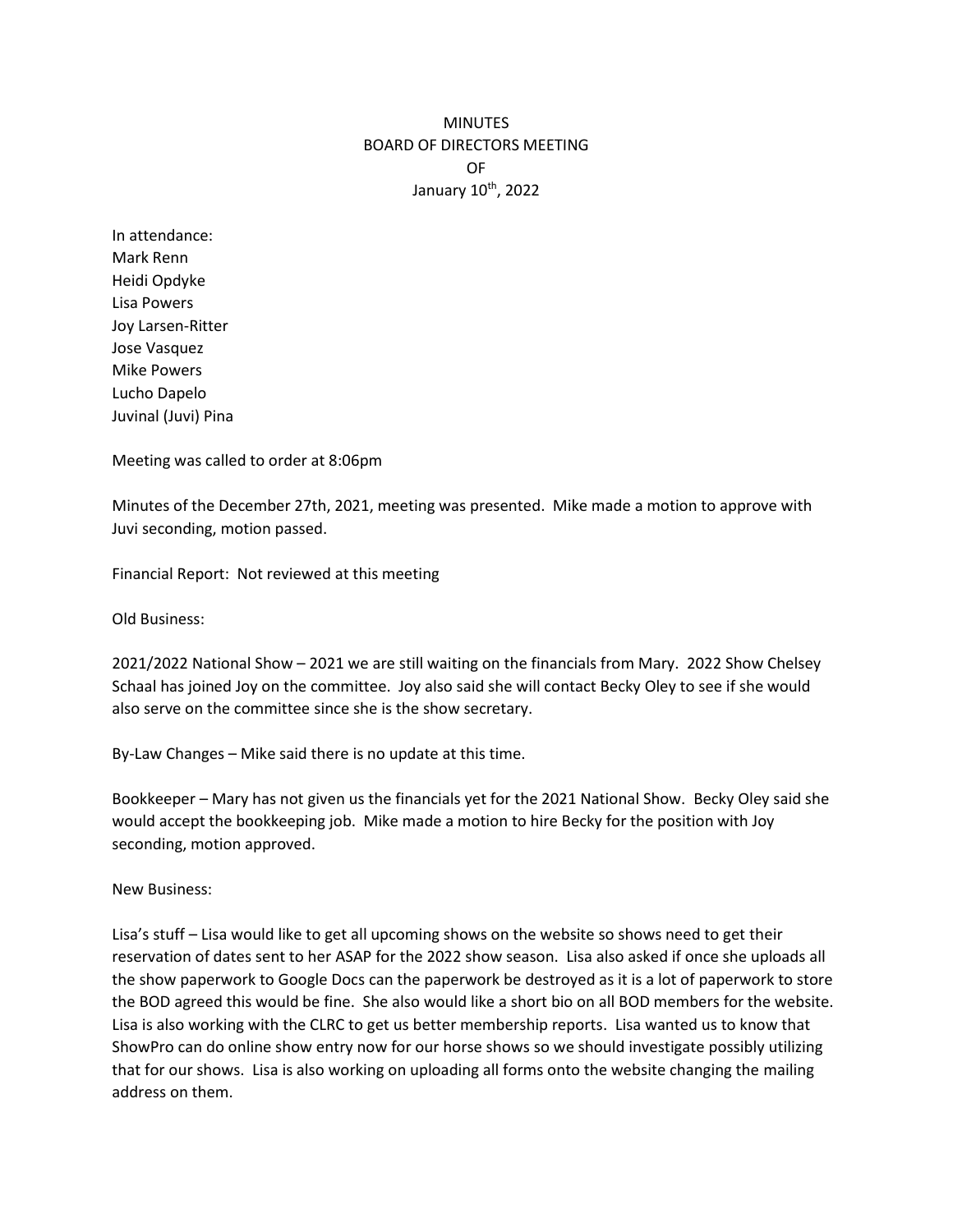Strategic Planning – Lisa will send out the information we have on the previous sessions we have had. Lisa and Heidi are working on the High Point Peruvian program to award people utilizing Peruvians in other disciplines of riding even if not a current NAPHA member trying to get these people to join NAPHA. Possibly naming the program Peruvian Horse Recondition Promotion. The high point will be given a ribbon Mike made a motion to accept the program as Lisa described it with Jose seconding and volunteering to pay for the first set of ribbons, motion passed.

Recreational Riding Program – Tina Mewhinney sent out the information for approval on getting this program up and running. The rider will receive a buckle once they achieve the points the program will lay out. The cost of the buckle will be around \$60 to NAPHA so Lisa said it should be considered that it is an entry fee of \$10 per person for them to join the program this will help cover the cost of the buckles. Heidi made a motion to accept the recreational riding program as presented with the up-front fee to join with Lucho seconding, motion passed.

Election of Officers: Juvi & Lucho would like to see the President, Treasurer & Secretary stay the same Mike asked that we vote officer by officer elections listed as below:

President - Juvi nominated Mark to remain President Mike wanted a discussion on this as he would like to see a new President for 2022 since he stated there are members who would like to see this change. Jose seconded Marks nomination with Mark accepting the nomination. Juvi, Lucho, Heidi, Jose & Joy voted yes Mike voted Nay, Mark is elected President

First Vice President – Joy nominated Jose with Lucho seconding with Jose accepting the nomination. All member voted yes Jose is elected First Vice President.

Second Vice President – Joes nominated Juvi with Lucho seconding the nomination, Juvi accepted the nomination. All members voted yes Juvi is elected Second Vice President

Treasurer – Lucho nominated Heidi remain treasurer with Juvi seconding, Heidi declined to remain treasurer. Jovi nominated Mike for treasurer with Jose seconding, Mike accepted the nomination with all members voting yes Mike is elected Treasurer

Secretary – Jose nominated Joy to remain treasurer with Heidi seconding, Joy accepted the nomination. All members voted yes Joy is elected Secretary.

Juvi said we need to let people know who to contact in this breed as a lot of people do not know who the point of contact is, so we need to get Lisa's contact information out to the members. Mark told Lisa to write up a bio and get is posted to our website and Facebook. We will also make sure this information goes out in a newsletter.

Mark stated we are a breed that welcomes new members and in truth we have not been that welcoming. This needs to be changed and this BOD focus this year.